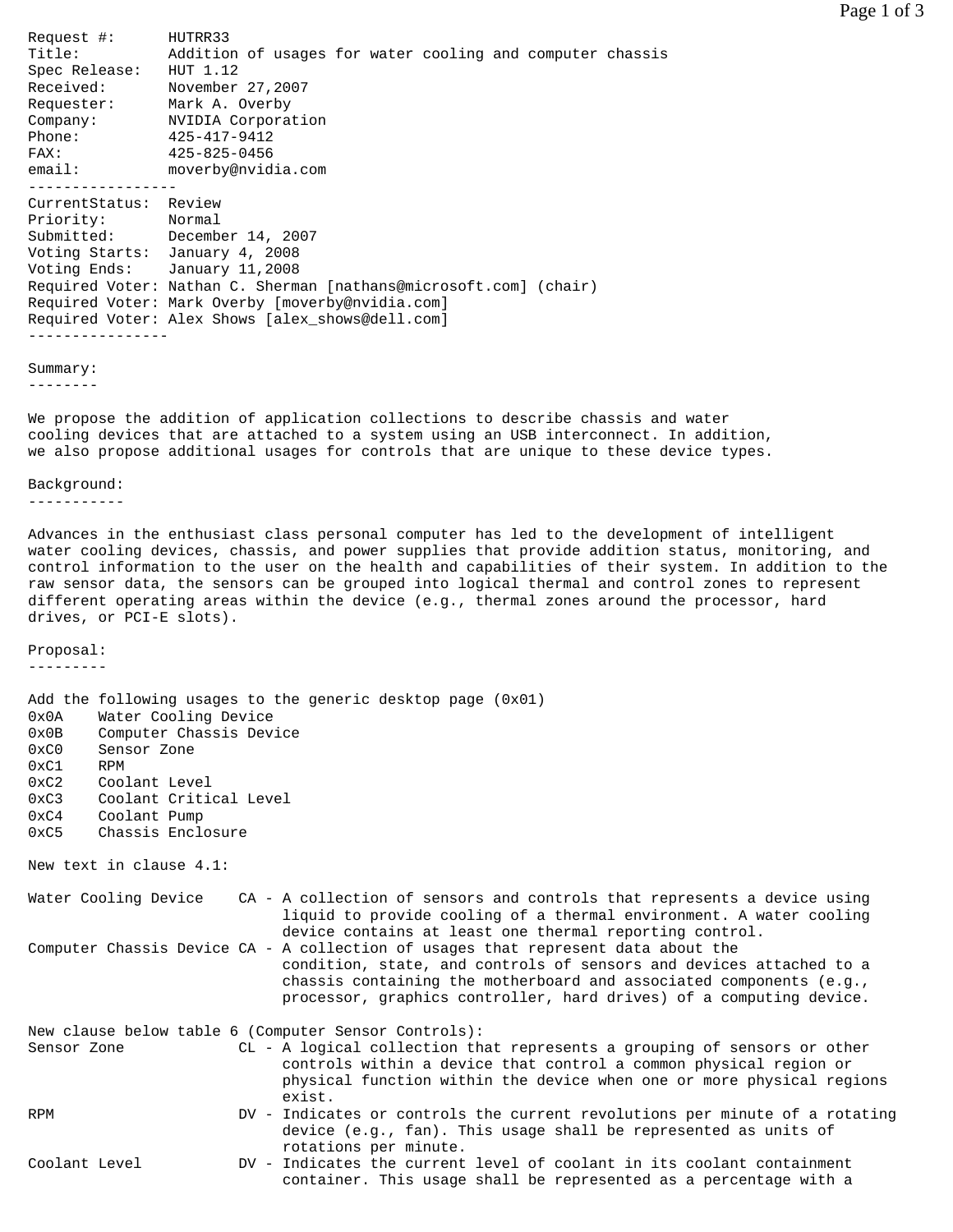|                               |                                          | logical minimum of zero and a logical maximum of 100.<br>Coolant Critical Level SV - Indicates the level at which the coolant is below a critical threshold<br>at which the potential for damage exists.                        |
|-------------------------------|------------------------------------------|---------------------------------------------------------------------------------------------------------------------------------------------------------------------------------------------------------------------------------|
| Coolant Pump                  |                                          | US - This collection allows the usages that it contains to be associated<br>with a coolant pump. In this collection one or more RPM usages are<br>found.                                                                        |
|                               | Chassis Enclosure                        | CL - This collection represents the dimensions of a computer chassis. This<br>collection shall contain an X, Y, and Z usage.                                                                                                    |
|                               |                                          | Add the following usages to the LED page $(0x08)$                                                                                                                                                                               |
| 0x4E                          | Indicator Blue                           |                                                                                                                                                                                                                                 |
| 0x4F<br>0x50                  | Indicator Orange<br>Good Status          |                                                                                                                                                                                                                                 |
| 0x51                          | Warning Status                           |                                                                                                                                                                                                                                 |
| 0x52                          | RGB LED                                  |                                                                                                                                                                                                                                 |
| 0x53                          | Red LED Channel                          |                                                                                                                                                                                                                                 |
| 0x54                          | Greed LED Channel                        |                                                                                                                                                                                                                                 |
| 0x55                          | Blue LED Channel                         |                                                                                                                                                                                                                                 |
| 0x56                          | LED Intensity                            |                                                                                                                                                                                                                                 |
|                               | New text in clause 11.6:                 |                                                                                                                                                                                                                                 |
| Indicator Blue                |                                          | Sel - Indicator color set to Blue                                                                                                                                                                                               |
|                               |                                          | Indicator OrangeSel - Indicator color set to Orange                                                                                                                                                                             |
| Good Status<br>Warning Status |                                          | OOC - Indicates that the device is operating within normal parameters<br>OOC - Indicates that the device is not operating within normal parameters,<br>but that the situation has not reached the level of an error (see Error) |
|                               | New clause 11.7 (Multicolor (RGB) LED) - |                                                                                                                                                                                                                                 |
| RGB LED                       |                                          | CL - A collection of controls for a color mixing (i.e., RGB) LED. An RGB LED<br>shall contain a red, green, and blue channel usage and may include an<br>intensity usage.                                                       |
|                               | Red LED Channel                          | DV - Control setting the intensity of the red channel of a color-mixed LED.                                                                                                                                                     |
|                               |                                          | Blue LED ChannelDV - Control setting the intensity of the blue channel of a color-mixed LED.                                                                                                                                    |
|                               | Green LED Channel                        | DV - Control setting the intsenity of the green channel of a color-mixed LED.                                                                                                                                                   |
| LED Intensity                 |                                          | DV - Control setting the overall intensity of a color-mixed LED. This control<br>should be represented as a percentage control using a logical minimum of<br>zero and a logical maximum of 100.                                 |

Notes on Approval Procedure: ----------------------------

HID WG On Line Voting Procedures

1. Votes are on a per company basis.

2. Each Review Request shall have attached a Required Voter List that is the result of recruiting by the HID Chair and submitter of members of the USB IF. Required Voter List must include the HID Chair plus 2 companies (other than the submitter) plus any others designated by the HID Chair at the Chair's discretion. The Required Voter List ensures that a quorum is available to approve the Request.

3. Impose a 7-calendar-day posting time limit for new Review Requests. HID Chair or designate must post the RR within 7 calendar days. HID Chair or designate must work with the submitter to make sure the request is valid prior to posting. Valid review request must include all fields marked as required in the template. A new template will be adopted that requires at least the following fields: Change Text, Required Voter List, Review Period End Date and Voting End Date, Submittal Date, Submitter, Review Request Title and RR Number.

4. If a RR approval process stalls, the HID Chair may call a face-to-face meeting or conference call to decide the issue. Submitter may request that this take place.

5. Impose a minimum 15-calendar-day review period on a posted RR prior to the voting period. At HID Chair discretion, changes to the RR may require this review period to restart.

6. The Chair will accept votes via documentable means such as mail or e-mail